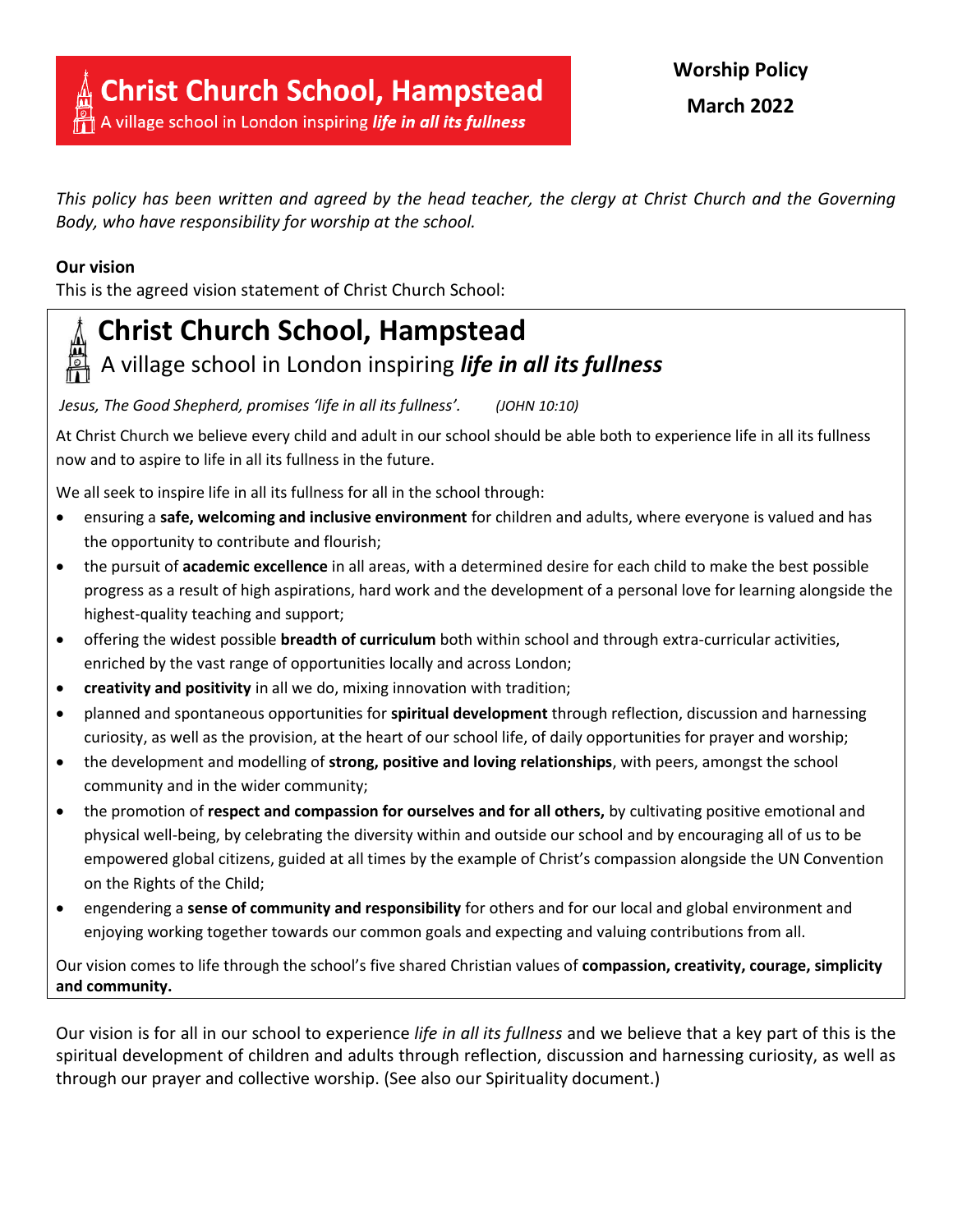## **Our worship**

Our collective worship is at the heart of our school. The Christian character of our school is reflected in our regular worship and in the signs and symbols that are seen around our school; these include willow crosses made by children in all spaces around our school including in our entrance and a crucifix and banners representing our Christian vision and values in our Hall.

We believe that it is important to come together as a whole school to celebrate, discuss, share and think and also to praise, worship and pray together. In our school we have decided to continue to use the term 'assembly' to describe when we come together to worship each day. We believe that our assemblies, including our daily act of collective worship, engender a vital feeling of togetherness, enable all staff and children to hear and work towards the same aims and ideas and bring the community together in Christian worship. Our collective worship is one of the key ways in which we share and promote our school's Christian vision and values and encourage children and adults in our school community to bring these to life in our school and wider community.

Our act of collective worship is a very important part of the day at Christ Church. There are usually four elements to each act of worship:

- **gathering** where we come together in the hall and church, preparing for worship through silence or listening to a music or reflecting on a question or image.
- **engagement** where we engage with, discuss and think about an idea or story, based in Biblical text or teaching. This may include drama, story-telling, music, images, questions, talking to each other or other methods of capturing the imagination of the children and adults.
- **reflection or response** a period of silence, reflection and/or prayer, where children and adults are invited to think about what they have heard or learnt and to join in prayer if they wish to.
- **sending out** where everyone is dismissed from the hall or church, again to music, with a message to take out with them for the rest of the day and beyond. There is an expectation that adults in our school will refer back and make links to our collective worship themes or messages at other times and across the curriculum where relevant.

All of our worship is Christian, worshipping God, Father, Son and Holy Spirit, following the traditions of the Church of England. Information about other faiths and beliefs is sometimes included in our assemblies.

We always try to sing a hymn as part of our act of worship as we believe this is an important part of praising God. We pray together every day as part of each act of collective worship: sometimes the Lord's Prayer or the school prayer, or prayers are led by a member of staff, a child or a member of the clergy. Prayers are also said at the end of the day in each class and before lunch (written and led by children), sometimes with reference to our school Prayer Book.

Our assemblies take many forms and are led by different people and groups, including classes and groups of children, different members of staff and clergy from Christ Church. The school invites other people to lead and contribute to our assemblies, including ministers from other churches and faiths. These arrangements are made with the approval of the head teacher and clergy at Christ Church and with the understanding that the collective worship element of the assembly will always follow the traditions of the Church of England.

Assemblies may include music, dance, drama, discussion, questions, Bible stories, other stories, poetry, facts, pictures and many other stimuli to introduce new ideas and to get everyone involved and thinking. We try to make our assemblies as interactive, inclusive and inspiring as possible and make sure that both children of all ages and staff members are engaged and have something to reflect on.